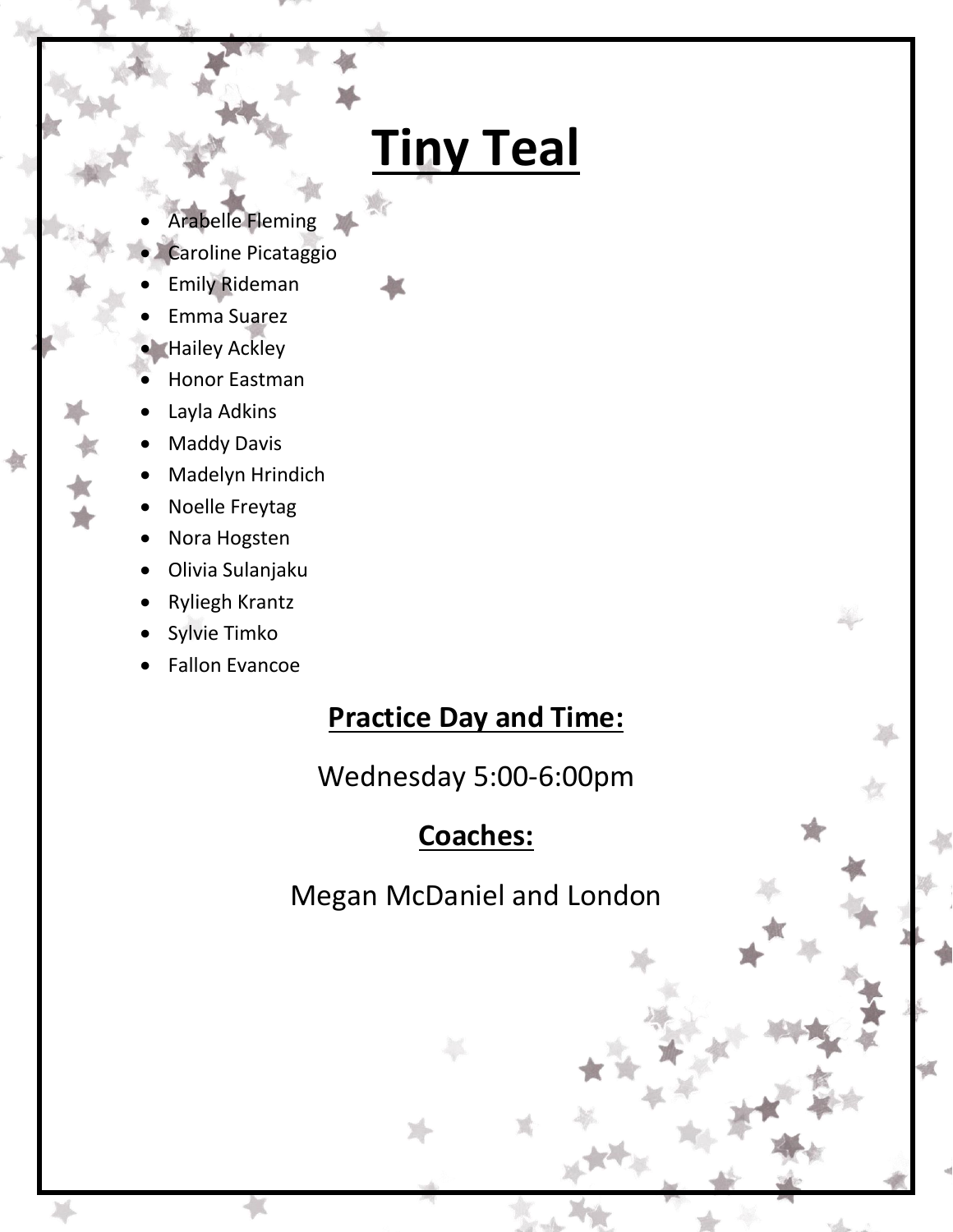# **Little Legends**

- Adalyn Ackley
- Adison Harrel
- Aria Gauthier
- 
- Brynlee Patterson
- **Caroline Light**
- Ella O'Brian

也

- Emersyn Maupin
- Kendall Morrison
- Kennedy Maready
- Olivia Gonzalez
- Riley DeGeer

### **Practice Day and Time:**

Monday 5:00-6:30pm

### **Coaches:**

Megan Scott and Madison

颪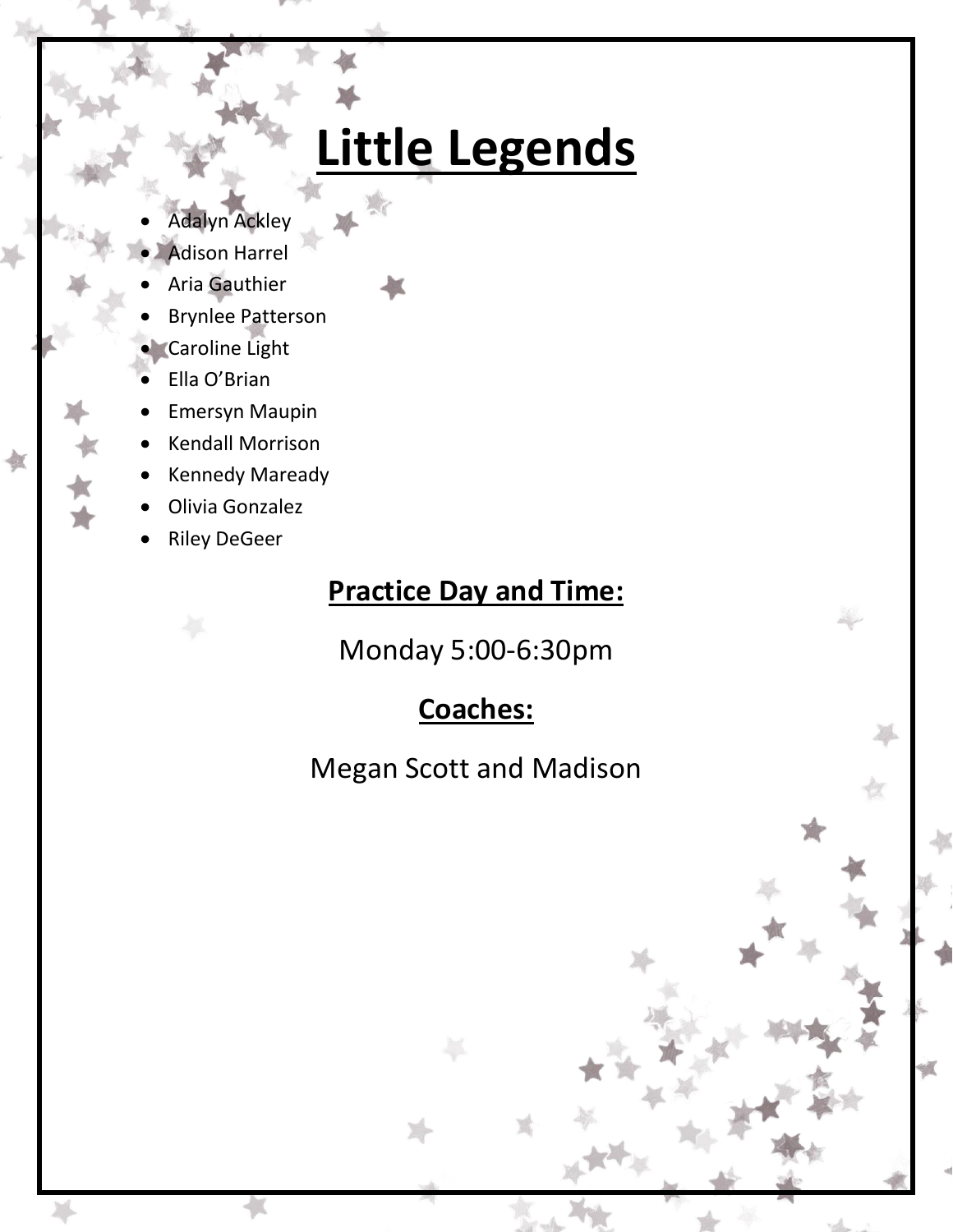# **Prodigy**

- Alyssa Payler
- Angelee Ruiz
- Ava Richmond
- Ava Stallworth
- Emersyn Heyl
- Kameron King
- Kaylee McNease
- Kendyl Godby

也

- Kensington Dougherty
- Kinsley Hogsten
- Kylee Suarez
- Lana Myrold
- Madalyn Palmer
- McKinley Key
- Raelyn McLane

#### **Practice Day and Time:**

Monday 6:30pm-8:00pm

Wednesday 5:00-6:30pm

### **Coaches:**

Megan Scott and Madison

颪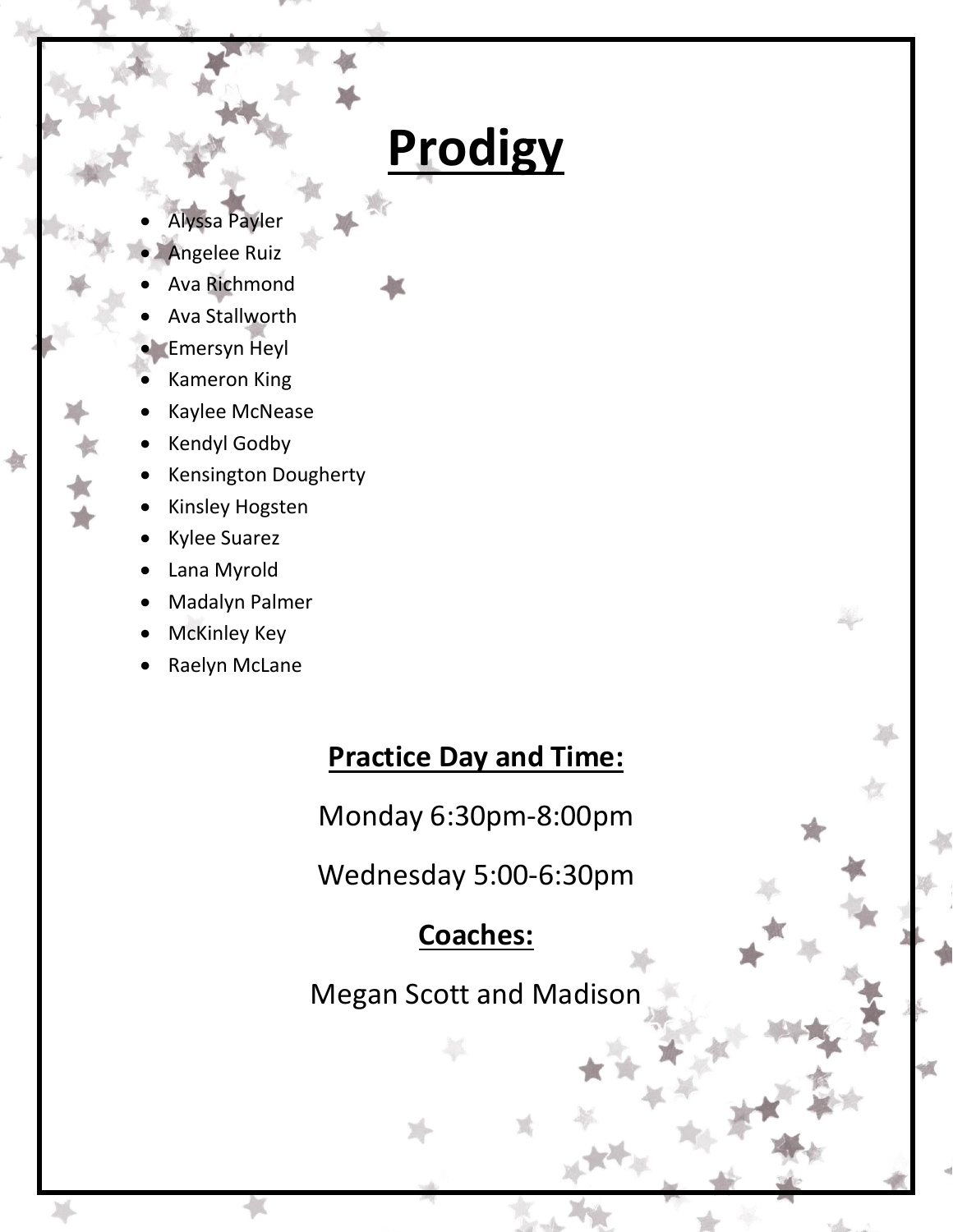## **Inspire**

- Acadia Graney
- Addison Campbell
- Aubrey Timko
- Briana Rubin
- Ellie Sande
- Isabelle Mueller
- Isla Suber

煮

- Kaitlyn Poindexter
- Kenley Gardner
- Kennedi Oliver
- Kennedy Beckwith
- Khloe Barber
- Lilyana Saavedra
- Madison Reichard
- Makayla Mocorro
- Nava Lanxner
- Olivia Scott
- Reagan DeGeer
- Riley Flick
- Sage Myrold
- Skyla Angulo
- Sophie Park-Ozee
- Taylor Stewart
- Willow Brewer
- Zoie Parulan

### **Practice Day and Time:**

Tuesday 6:30-8:30pm

Thursday 5:00-7:00pm

### **Coaches:**

Karlie, Daniel and Jess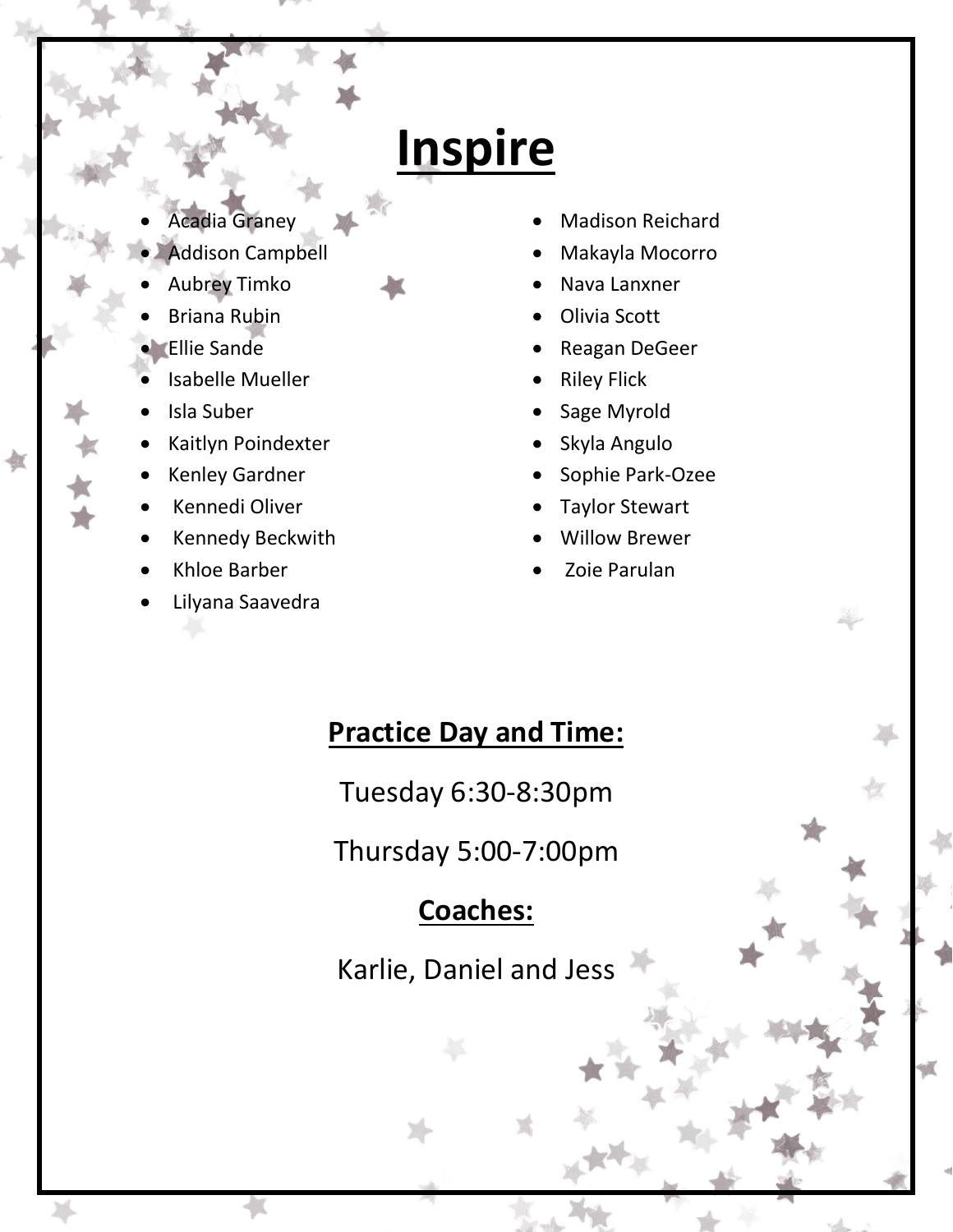## **Majesty**

- Addelynn George
- Addison Aneja
- Alia Nielsen
- Annalyse Wiliams
- Annika Aneja
- Arla Sulanjku
- Aubrie Malard
- Aviana Holyszko
- Brooklyn Six

血

- Cora Anderson
- Emma Green
- Haana Gelber
- Hailey Cieckiewicz
- Hayden Branch
- Isabel Hager
- Izabel Burbano
- Lennox Sanchez
- Lily Andrews
- London Pierce
- Myah Humphries
- Nevaeh Claudio
- Nora Andrews
- Payton Gelber
- Skylar Lehman
- Victoria Santiago

### **Practice Day and Time:**

Tuesday 5:00-6:30pm

Thursday 7:00-8:30pm

### **Coaches:**

Megan McDaniel, Jess, and Madison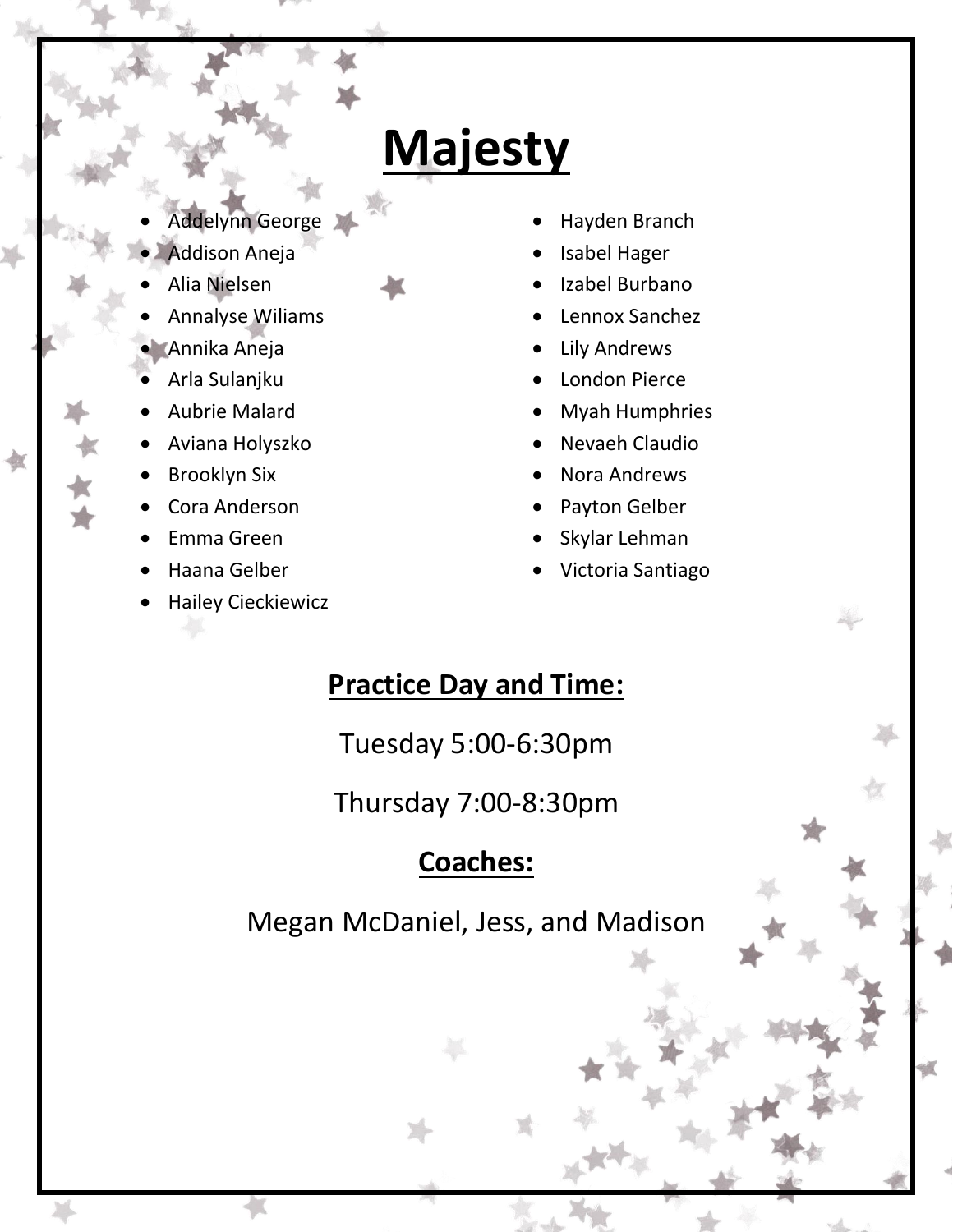# **Lady Legends**

- lexi Rubin
- Ashley Fries
- Bailee Baldwin
- Bristol Moore
- Brynne Ochiuzzo
- Emme Eisenberg
- Gabrielle Williams
- Jordan Kinsley

煮

- Kaitlyn Wilson
- Kendall Frost
- Khloe Thompson
- Kylie Haynes
- Lily Meyers
- Maddie Minion
- Makayla Michaud
- Malia Joseph
- Milania Egues
- Reese Jones
- Rylee Turay

### **Practice Day and Time:**

Tuesday 7:00-9:00pm

Thursday 7:00-9:00pm

## **Coaches:**

Octavious, Megan Scott, and Karlie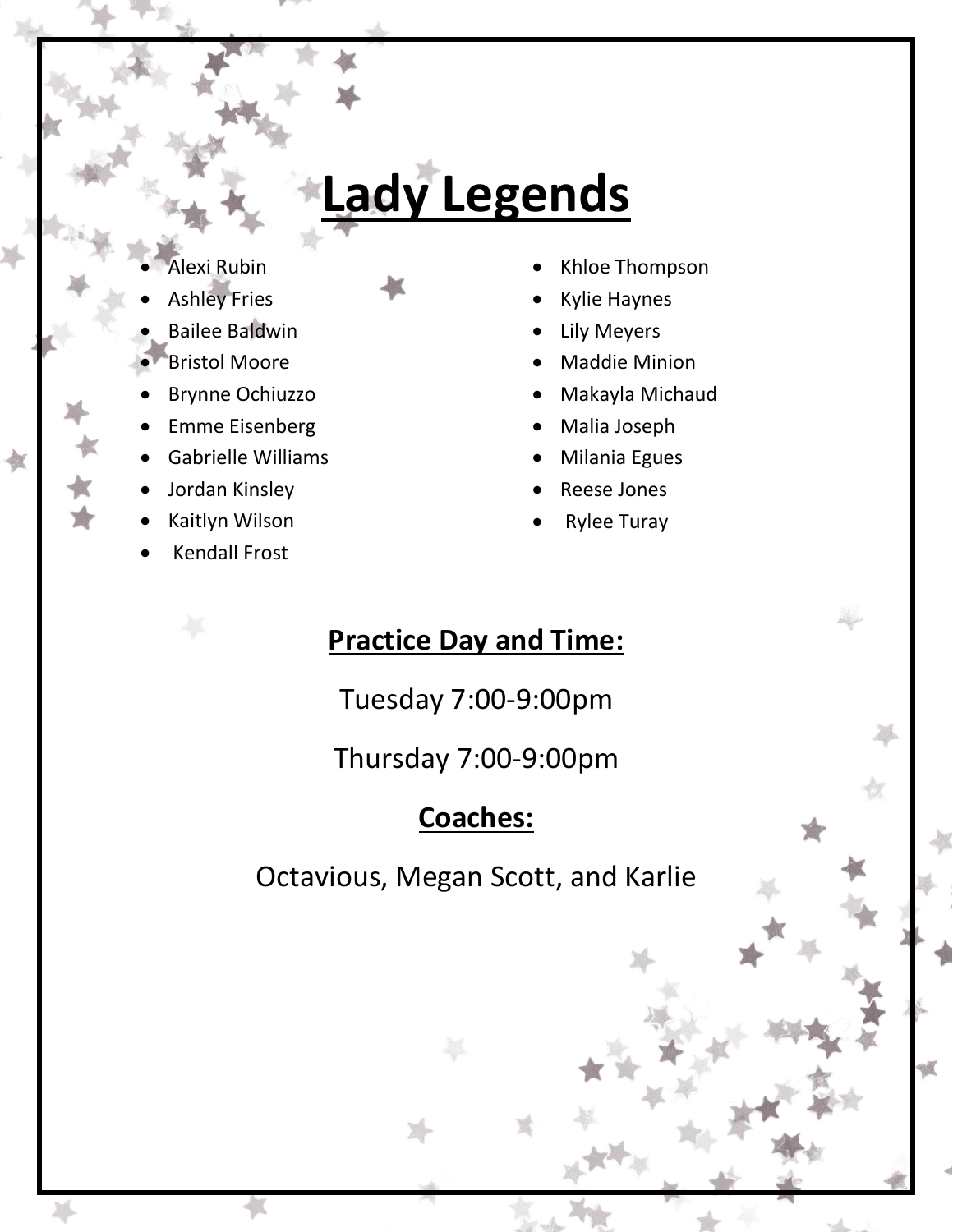# **Lady Valor**

- Kiana Duong
- Brie Mastin
- Gracyn DiGiacomo
- Kaelyn Shanley
- **Kate Stone**
- Mahniya Haggins
- Alexa Klimas
- Skyler Wiley
- Zari Cunningham
- Cameryn Barber
- Abbigail Exellent
- Lauren Moist
- Kylie Taylor
- Madie Haynes
- Morgan Brown
- Katie Hagle
- Cara Price
- Kenzie Johnson
- Katelyn Burgess
- Madison Iglesias
- Lauren Bartelson
- Macey Shumway
- Harper Shumway
- Ava Volchko

### **Practice Day and Time:**

Monday 5:00-7:00pm

Wednesday 7:00-9:00pm

### **Coaches:**

Daniel and Megan McDaniel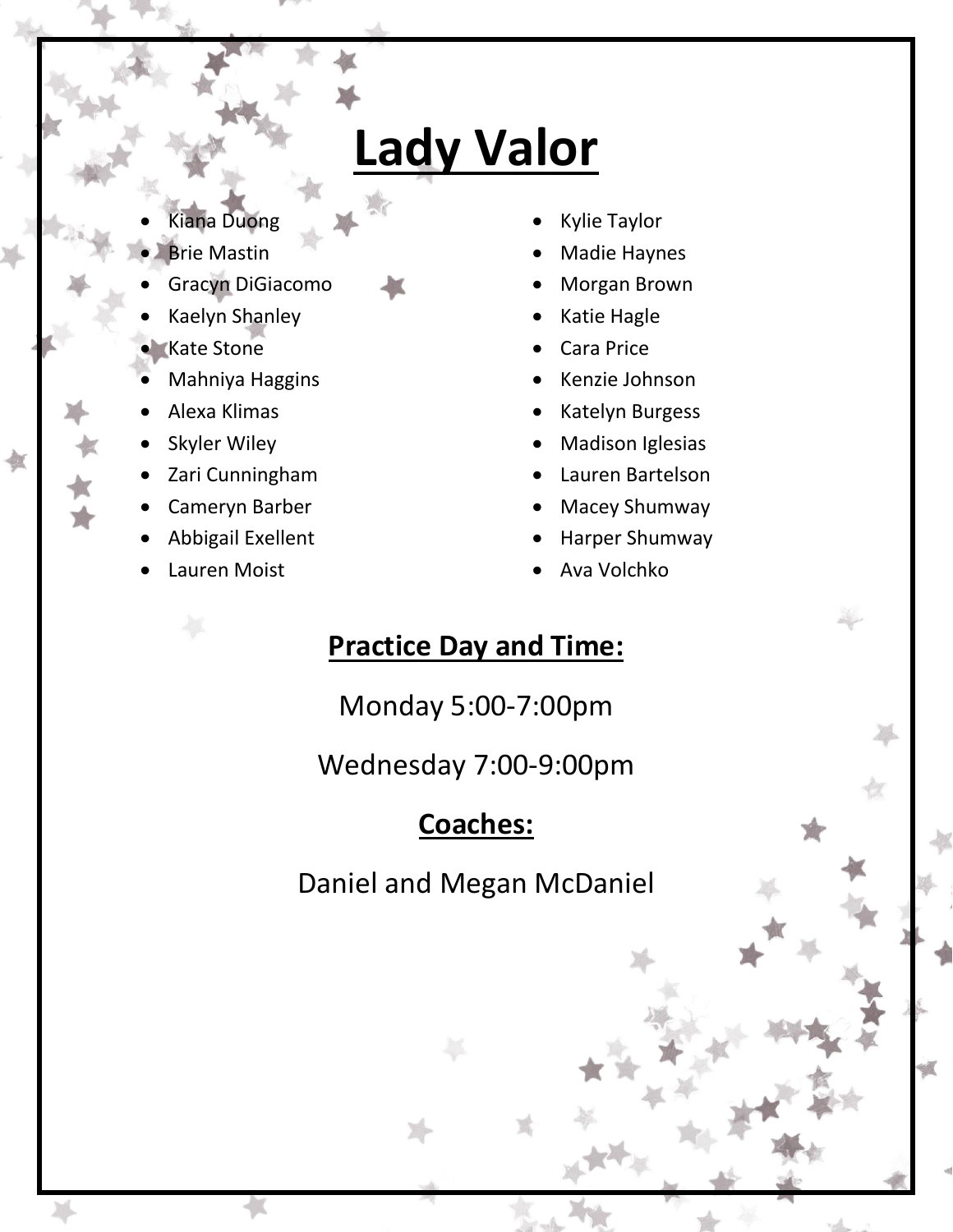## **Royalty**

- Gabriella Ibison
- Kassidy Orloff
- Madisin Accardi
- Colette Donohue
- Kendal Ferri
- Mackenzie Asbill
- Olivia Bordelon
- Alexia Phillips
- Allie Thomas

煮

- Ava Clayton
- Sarah Pappu
- Emily Pittington
- Gabby Santana
- Abnerys Ralat
- Makayla Tannler
- Lauren Shinkle
- Claire Doan
- Addison Nix
- Izabella McDonald
- Savannah Hilliard
- Giada Ciaccio
- Gianna Algeri

### **Practice Day and Time:**

Monday 7:00-9:00pm

Wednesday 7:00-9:00pm

### **Coaches:**

Octavious and Karlie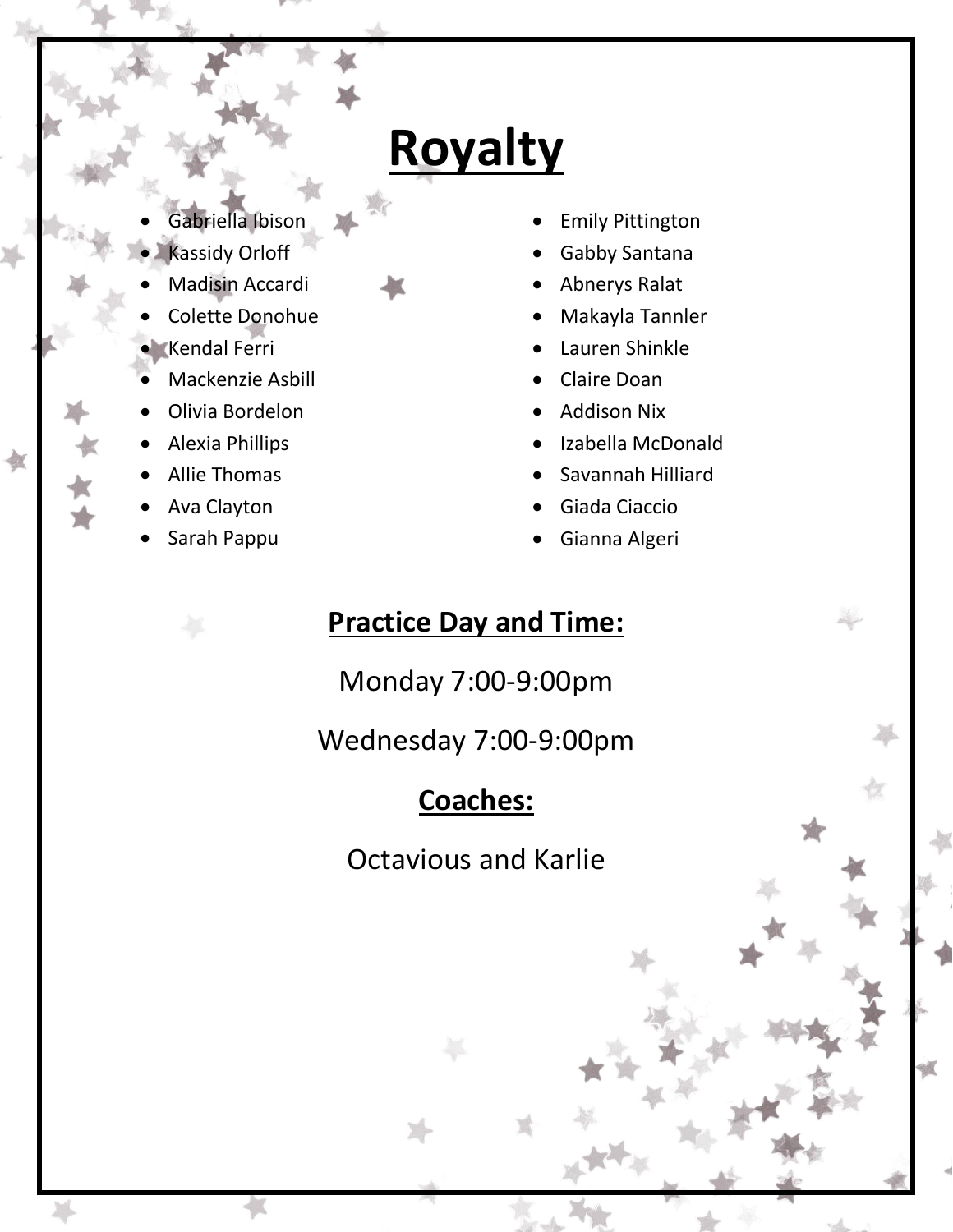## **Lady Teal**

- Ainsley Imeson
- Audra Hinckley
- Brooke Maciewicz
- Brooke Mastin
- Elle Clements
- Gracyn DiGiacomo
- Hanna Custis
- Jayden Hamilton
- Kylie Douglas

煮

- Lauren Montgomery
- Maddy Santos
- Matilda Lasher
- Morgan Farmer
- Raelan Johnson
- Sarah McQuillin
- Sydney Kuca

### **Practice Day and Time:**

Tuesday 5:00-7:00pm

Thursday 5:00-7:00pm

### **Coaches:**

Octavious and Daniel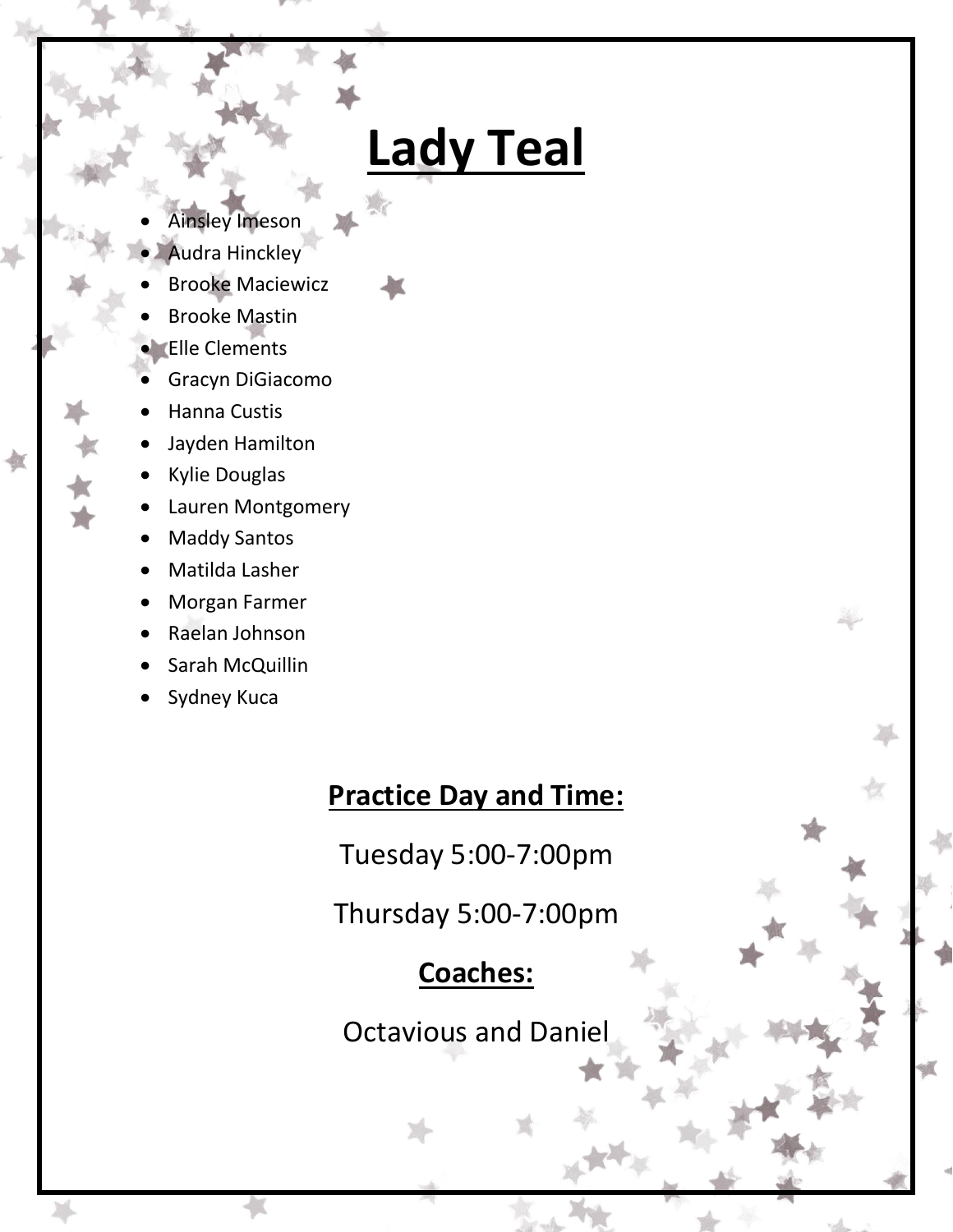# **Tiny Elite**

- Addison Billings
- Blake Rosendahl
- Carlyn Lloyd
- Caroline Picataggio
- **Charlie Hemingway**
- Kendyll Harvey

也

### **Practice Day and Time:**

Monday 6:00-7:00pm

### **Coaches:**

Karlie

### **Junior Coaches:**

Aryonna Clayton & Kensley Foxx

颪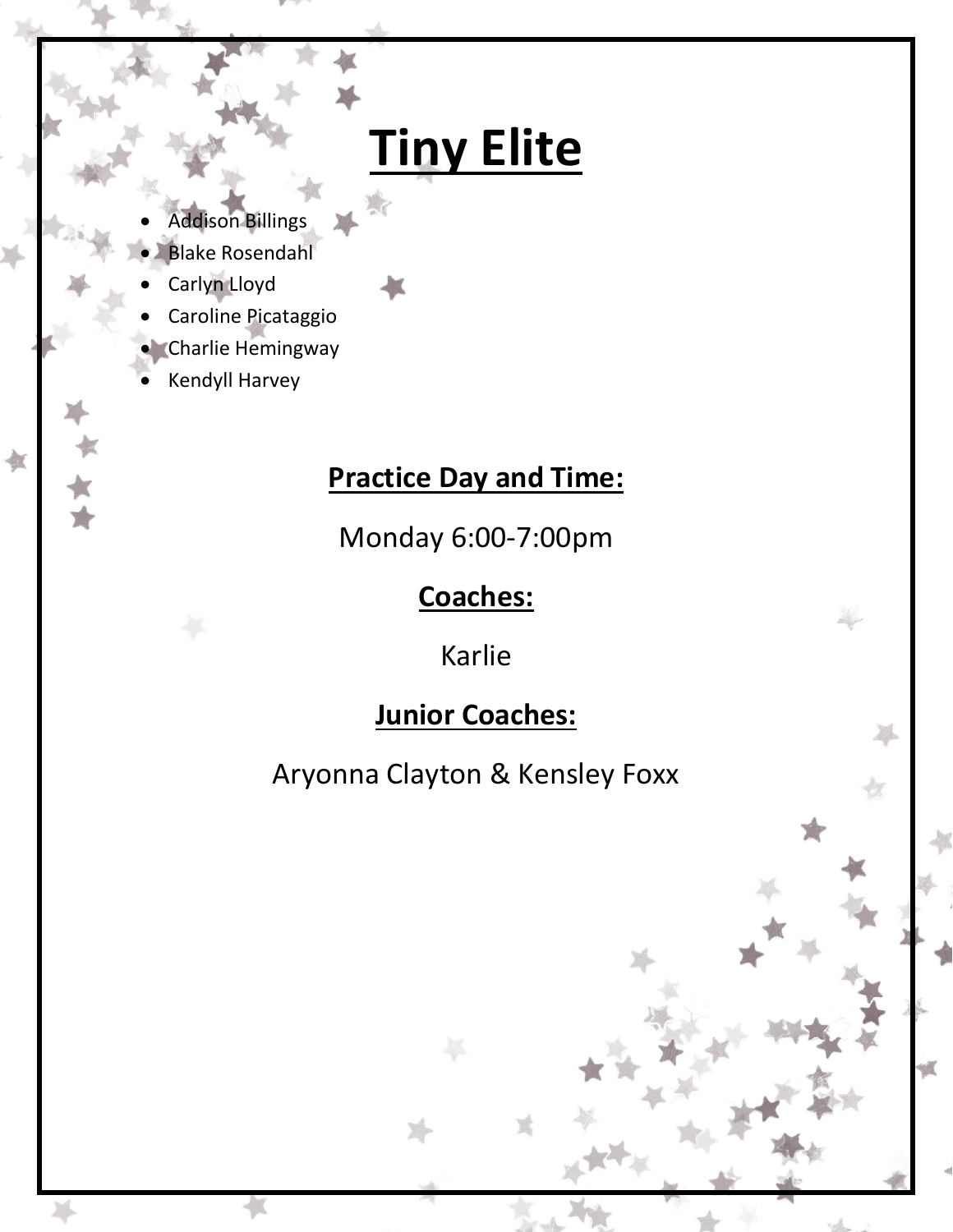# **Mini Premier**

- Daisy Wilder
- Emersyn Heyl
- Haelyn Scheneck
- Kaitlyn Poindexter
- Kenley Gardner
- Kenleigh McDaniel
- Kennedi Oliver
- Khloe Barber
- Leah Billings
- Lily Meyers
- Maliah Jones
- Nava Lanxner
- Peyton Boughman
- Riley Flick
- Selah Lechmaier
- Skyla Angulo
- ALTERNATE: Alaiyah Garzon

### **Practice Day and Time:**

Tuesday 5:00-6:30pm

### **Coaches:**

Dana & Karlie

### **Junior Coaches:**

Ava Volchko & Camdyn Hinshaw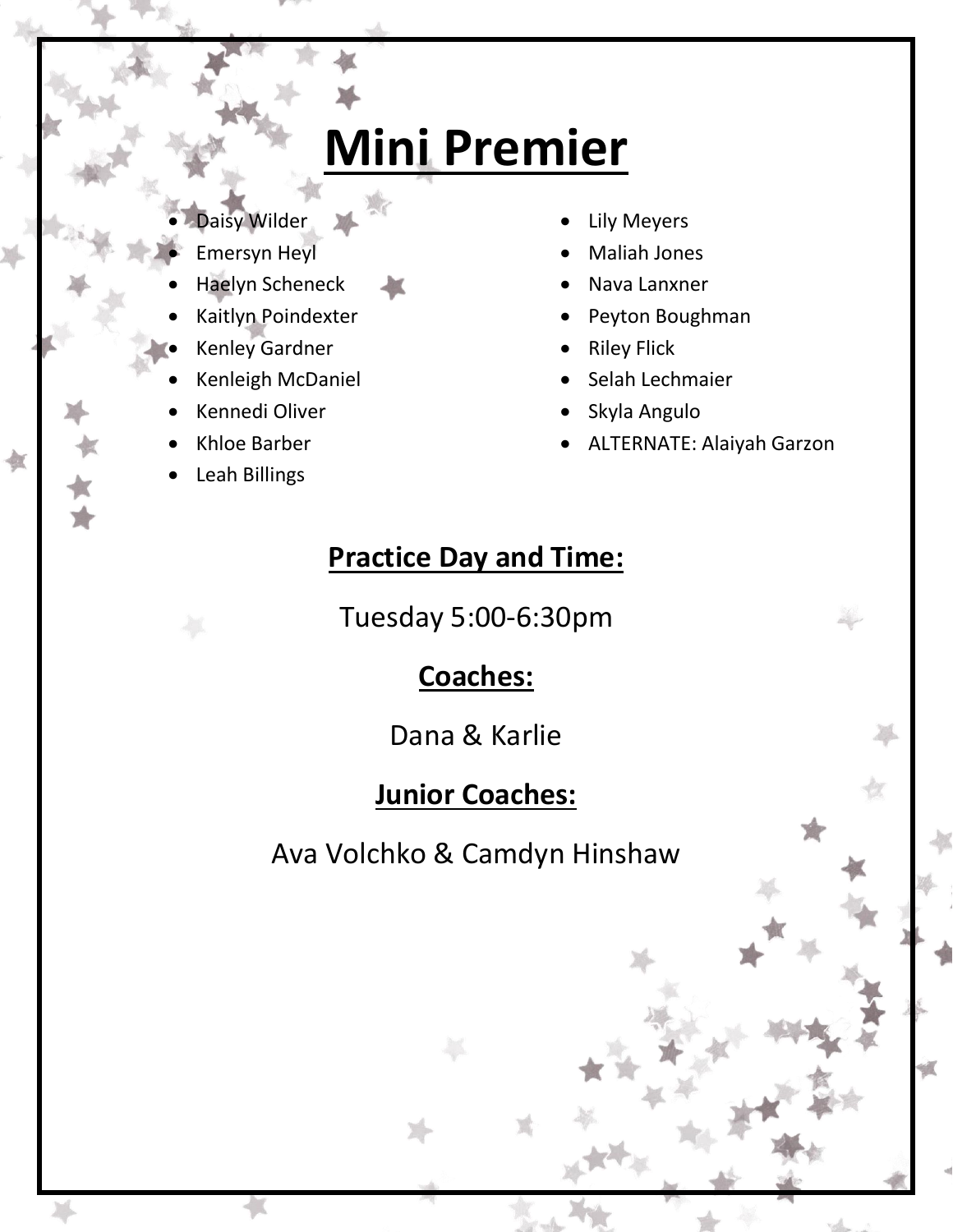# **Youth Elite**

- Ashlynn Barclay
	- Aubrey Wittig
- Chloe Dockery
- Hailey Cieckiewiez
- Hailey Kafka
- Isla Lechmaier
- Kameron King
- Katy Stevens
- Leah Billings

也

- Mila Orellano
- Reagan Edwards
- Saige Bates

#### **Practice Day and Time:**

Thursday 5:30-7:00pm

#### **Coaches:**

Dana & London

#### **Junior Coaches:**

Jillian Norko, JoJo Haber & Ellery Trask

ď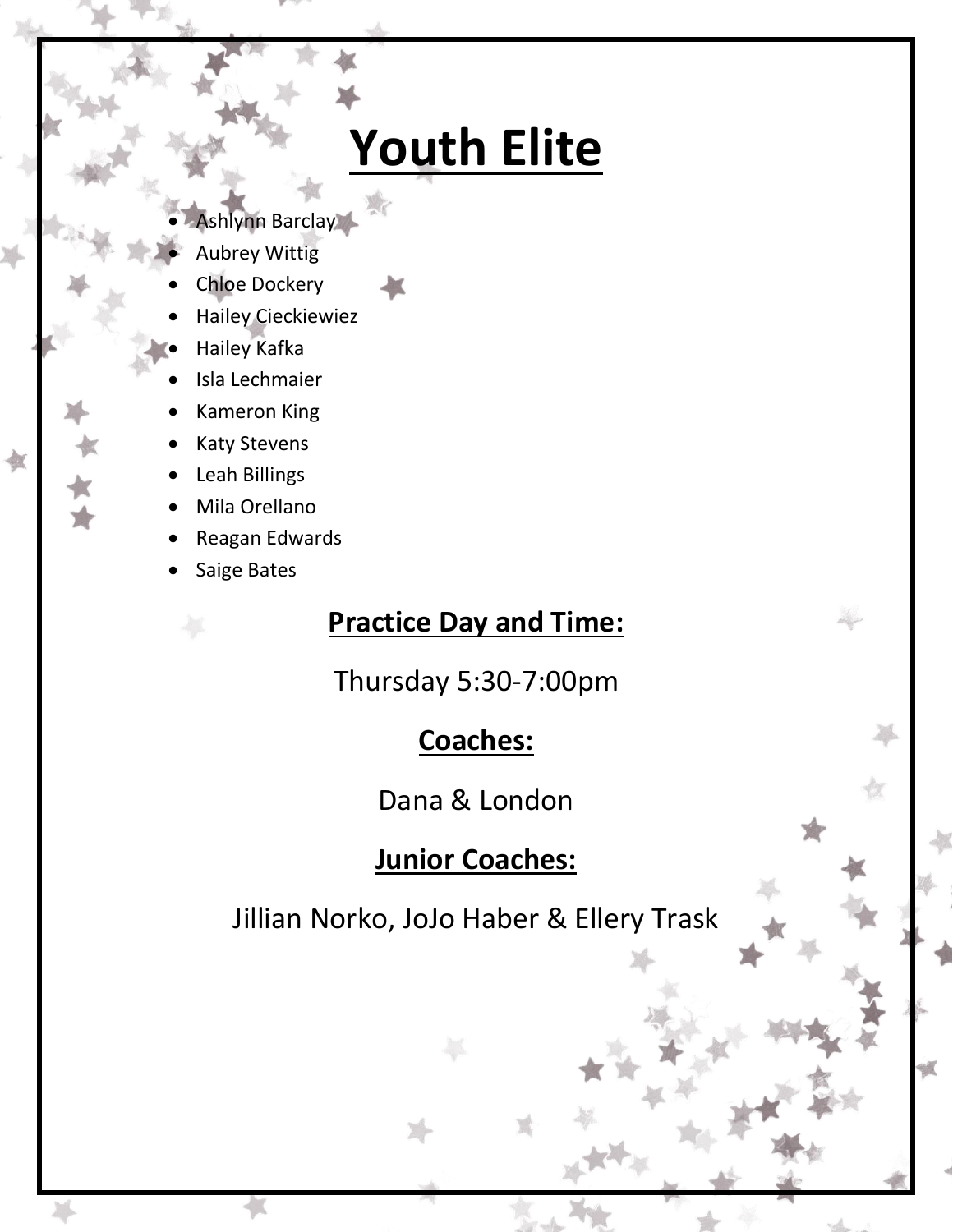# **Youth Premier**

- Addison Nix
- Alexa Douglas
- Allie Wohlschlaeger
- Aryonna Clayton
- Ashlynn Barclay
- Aubrey Wittig
- Chloe Dockery
- Chloe Persad
- Hailey Kafka
- Hayden Calapa
- Kaiden Hanstein
- Kaitlyn Poindexter
- Kaliana Donohue
- Kensley Foxx
- Karlee Cory
- Kate Stone
- Kathalina Bedoya
- Lily Meyers
- Mackenzie Snedaker
- Milah Muri
- Nava Lanxner
- Olivia Scott

### **Practice Day and Time:**

Wednesday 5:00-7:00pm

### **Coaches:**

Dana, Daniel & Janna

### **Junior Coaches:**

Annabella Gonzalez, Mckenzie Laubach & Mia Rosace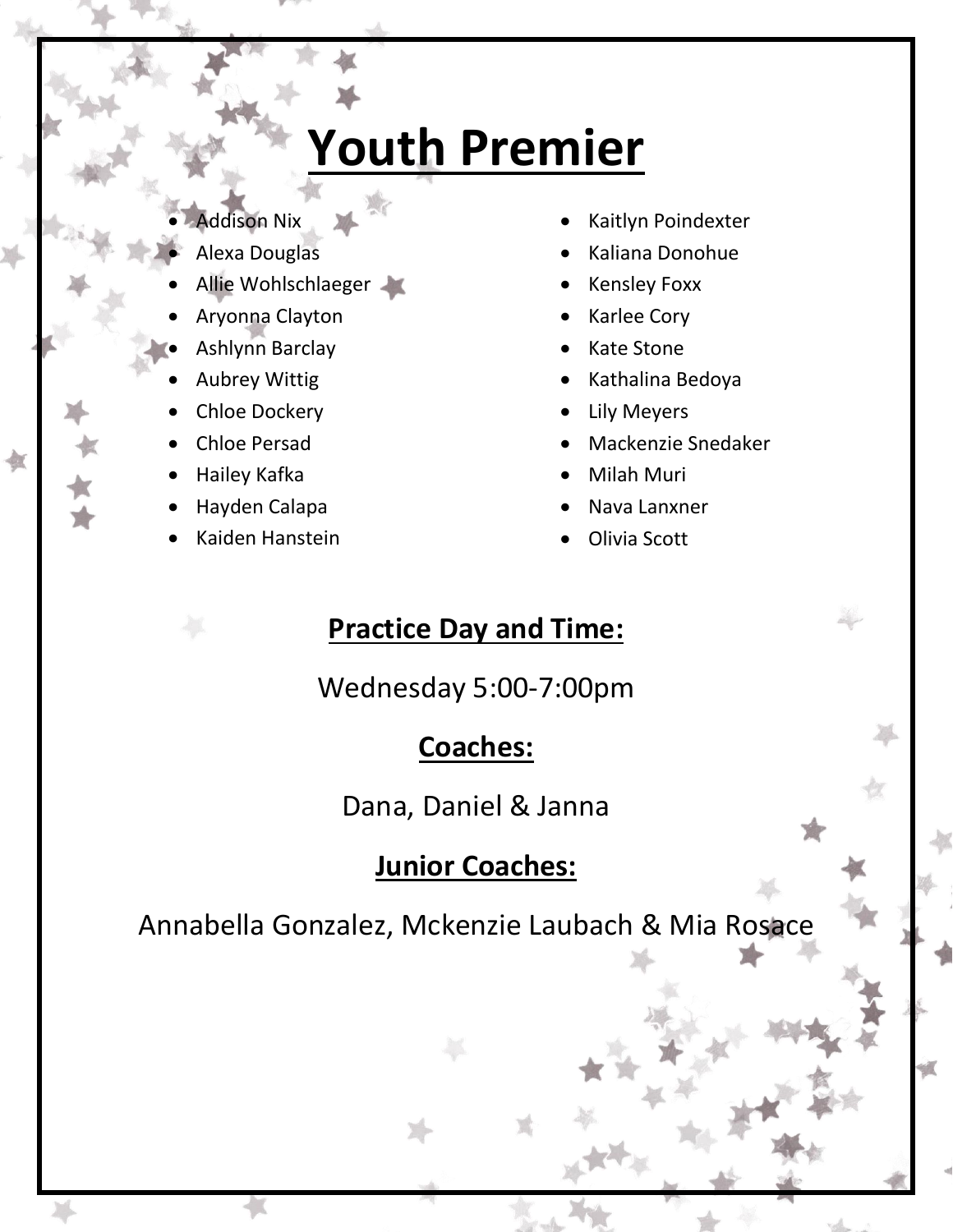# **Junior Premier**

- Abby Bartelson
- Aryonna Clayton
- Ava Volchko
- Avery Jones
- Camdyn Hinshaw
- Chloe Persad
- Ellery Trask
- Haley Harvey
- Jillian Norko
- Jojo Haber
- Kate Stone
- Kensley Foxx
- Kylee Thompson
- Madison Hemingway
- Mikayla Barton
- Milah Muri
- Sara Lloyd
- Sarah mcquillin
- Taylor Monisky
- Tristan Lott
- ALTERNATE: Allie Wohlschlaeger

### **Practice Day and Time:**

Monday 7:00-9:00pm

### **Coaches:**

Dana, Daniel & London

IF YOU ARE AN ALTERNATE, YOU ARE PLACED ON THE TEAM TO TRAIN OVER THE SUMMER. AS OF SEPTEMBER 1ST, THE COACHES WILL RE-EVALUATE THE ATHLETE TO SEE IF THEY WILL BE ADDED TO THE TEAM. AT THIS TIME, IF THE COACHES DO NOT FEEL THE ATHLETE IS READY, THEY WILL BE SWITCHED TO A DANCE CLASS FOR THE REMAINDER OF THE SEASON.